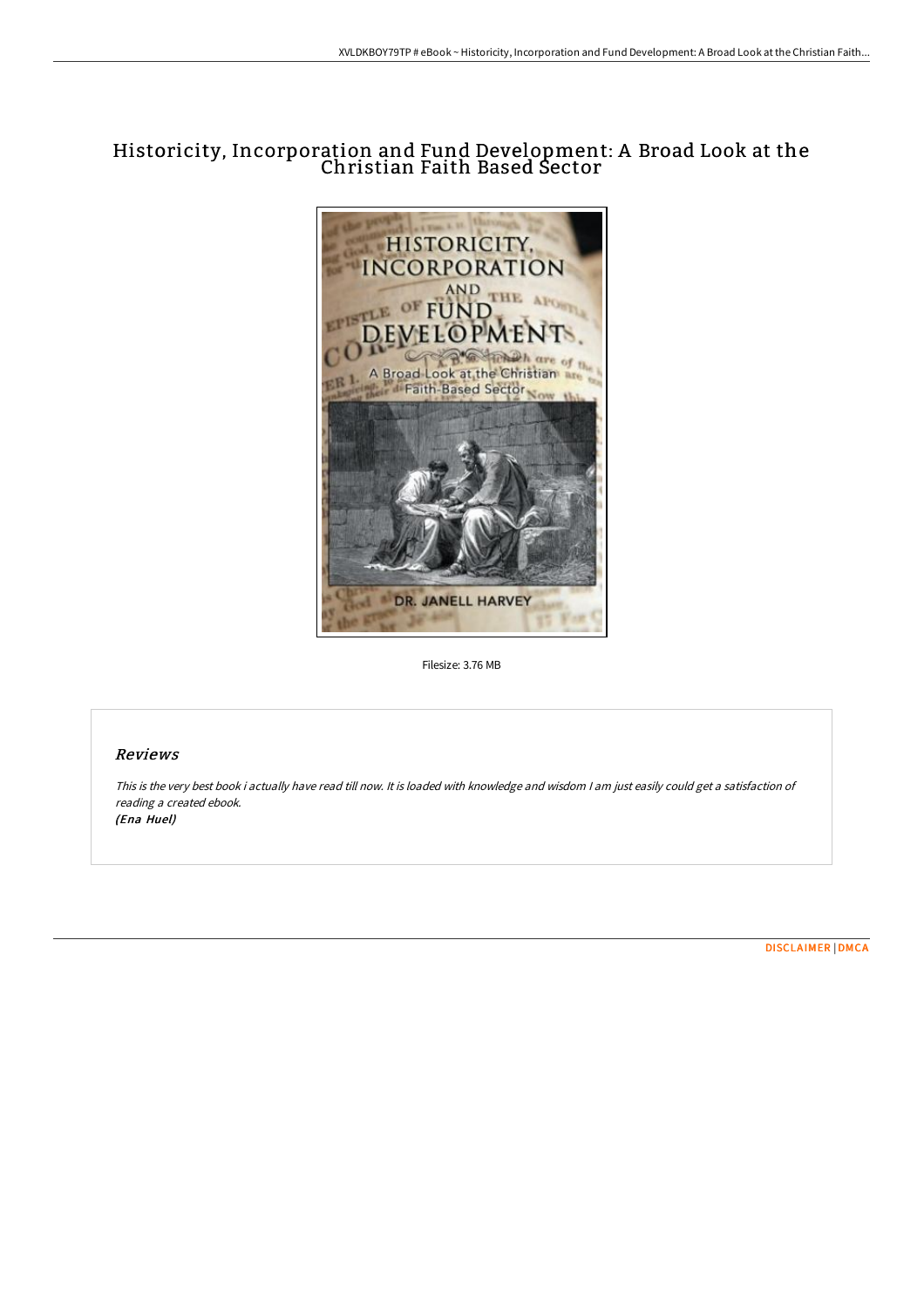## HISTORICITY, INCORPORATION AND FUND DEVELOPMENT: A BROAD LOOK AT THE CHRISTIAN FAITH BASED SECTOR



To save Historicity, Incorporation and Fund Development: A Broad Look at the Christian Faith Based Sector PDF, please click the web link below and save the document or have access to additional information which might be in conjuction with HISTORICITY, INCORPORATION AND FUND DEVELOPMENT: A BROAD LOOK AT THE CHRISTIAN FAITH BASED SECTOR ebook.

AUTHORHOUSE, United States, 2012. Paperback. Book Condition: New. 229 x 152 mm. Language: English . Brand New Book \*\*\*\*\* Print on Demand \*\*\*\*\*.Faith-based organizations address a myriad of needs in communities both domestic and abroad. Leaders, new to the field, often lack the strategies needed to successfully secure funds, file form 1023, audit their annual programmatic goals and hold their board of directors accountable. Through a process of understanding the historicity of the faith-based sector, establishing plans and learning the fundamentals of non-profit development, new leaders can position themselves to lead the charge towards establishing bona-fide faith-based organizations. This book is composed of those fundamental areas. In addition to such processes, this book also looks at the mission of Apostle Paul as he led a purpose driven life to establish churches in the Roman Empire and his commitment to the benevolent offering. Clearly, those working the field of Christian philanthropy can use Paul as a model figure as they seek to establish worthwhile causes that meet the needs of people universally. This book examines both the historical and current impact that faith-based organizations have on society. Included are the steps for individuals interested in establishing an NGO (non-governmental organization) and seeking funds. Worksheets are also provided. The author, Dr. Janell N. Harvey is a seasoned proposal developer who has established a number of non-profit organizations while helping to garner millions in funds. Dr, Harvey s research presents a worthwhile model that is easily adaptable within the faith based sector. Clearly, her reference to Apostle Paul s work is legitimate as he is a model figure within the Christian faith Attorney Trai Irving Esq.

**R** Read Historicity, [Incorporation](http://digilib.live/historicity-incorporation-and-fund-development-a.html) and Fund Development: A Broad Look at the Christian Faith Based Sector Online e Download PDF Historicity, [Incorporation](http://digilib.live/historicity-incorporation-and-fund-development-a.html) and Fund Development: A Broad Look at the Christian Faith Based Sector